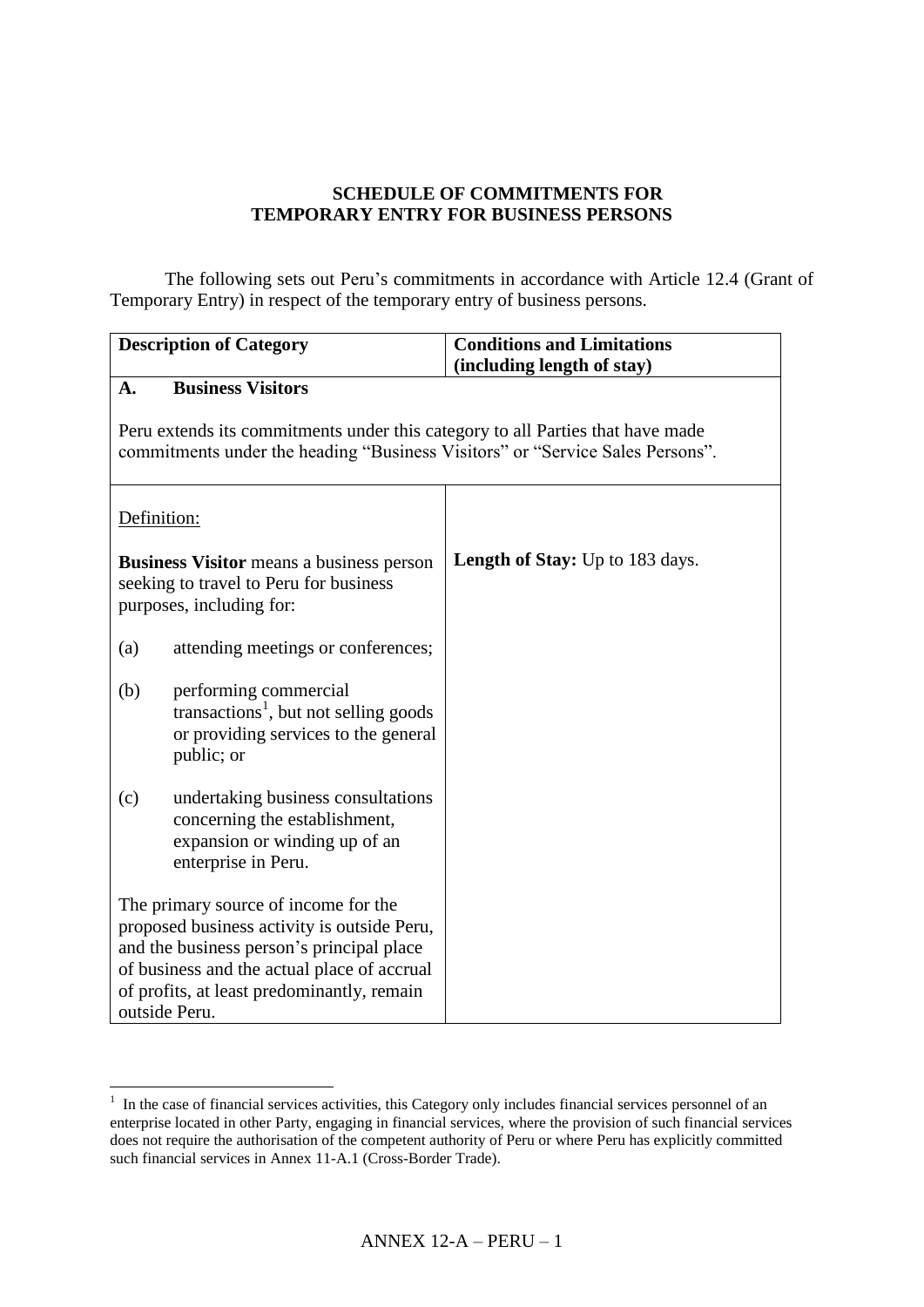| <b>Description of Category</b>                                                                                                                                                                                                                                                                                                                                                                                                |                                                                                                                                                                                                                                                                                                                                                                                                                                   | <b>Conditions and Limitations</b><br>(including length of stay)                                                                                                                                                                                                                                                                                                                 |
|-------------------------------------------------------------------------------------------------------------------------------------------------------------------------------------------------------------------------------------------------------------------------------------------------------------------------------------------------------------------------------------------------------------------------------|-----------------------------------------------------------------------------------------------------------------------------------------------------------------------------------------------------------------------------------------------------------------------------------------------------------------------------------------------------------------------------------------------------------------------------------|---------------------------------------------------------------------------------------------------------------------------------------------------------------------------------------------------------------------------------------------------------------------------------------------------------------------------------------------------------------------------------|
| <b>B.</b>                                                                                                                                                                                                                                                                                                                                                                                                                     | <b>Intra-Corporate Transferees</b>                                                                                                                                                                                                                                                                                                                                                                                                |                                                                                                                                                                                                                                                                                                                                                                                 |
| Peru extends its commitments under this category to all Parties that have made<br>commitments under the heading "Intra-Corporate Transferees".                                                                                                                                                                                                                                                                                |                                                                                                                                                                                                                                                                                                                                                                                                                                   |                                                                                                                                                                                                                                                                                                                                                                                 |
| Definition:                                                                                                                                                                                                                                                                                                                                                                                                                   |                                                                                                                                                                                                                                                                                                                                                                                                                                   |                                                                                                                                                                                                                                                                                                                                                                                 |
| <b>Intra-Corporate Transferee</b> means a<br>business person employed by an<br>enterprise abroad, who is transferred to<br>Peru for supplying services as an<br>employee <sup>2</sup> of the headquarters, subsidiary<br>or affiliate of that enterprise, pursuant to a<br>labour contract approved by the Labour<br>Administrative Authority.<br>For purposes of this Category, the<br>business person supplies services as: |                                                                                                                                                                                                                                                                                                                                                                                                                                   | The labour contract approval by the<br>Labour Administrative Authority implies<br>an evaluation of the following quotas on<br>the hiring of foreigners:<br>foreign natural persons may not<br>(a)<br>represent more than 20 per cent of<br>the total number of employees of<br>an enterprise; and<br>(b) their pay may not exceed 30 per<br>cent of the total payroll for wages |
| (a)                                                                                                                                                                                                                                                                                                                                                                                                                           | <b>Executive</b> means a business<br>person within an organisation who<br>primarily directs the management<br>of the organisation, exercises wide<br>latitude in decision-making, and<br>receives only general supervision<br>or direction from higher level<br>executives, the board of directors,<br>or stockholders of the business.                                                                                           | and salaries of the enterprise.<br><b>Length of Stay:</b><br>Intra-Corporate Transferees: Up to one<br>year, renewable for consecutive periods,<br>the number of times that it is requested, to<br>the extent that the conditions which<br>motivated its granting are maintained.                                                                                               |
| (b)                                                                                                                                                                                                                                                                                                                                                                                                                           | <b>Manager</b> means a business person<br>within an organisation who<br>primarily directs the organisation<br>or a department or sub-division of<br>the organisation, supervises, and<br>controls the work of other<br>supervisory, professional or<br>managerial employees, has the<br>authority to hire and fire or take<br>other personnel actions such as<br>promotion or leave authorisation,<br>and exercises discretionary | Spouses: The length of stay is subject to<br>Peru's laws and regulations.                                                                                                                                                                                                                                                                                                       |

<sup>&</sup>lt;sup>2</sup> For greater certainty, the business person transferred shall provide services under subordinate relationship in Peru.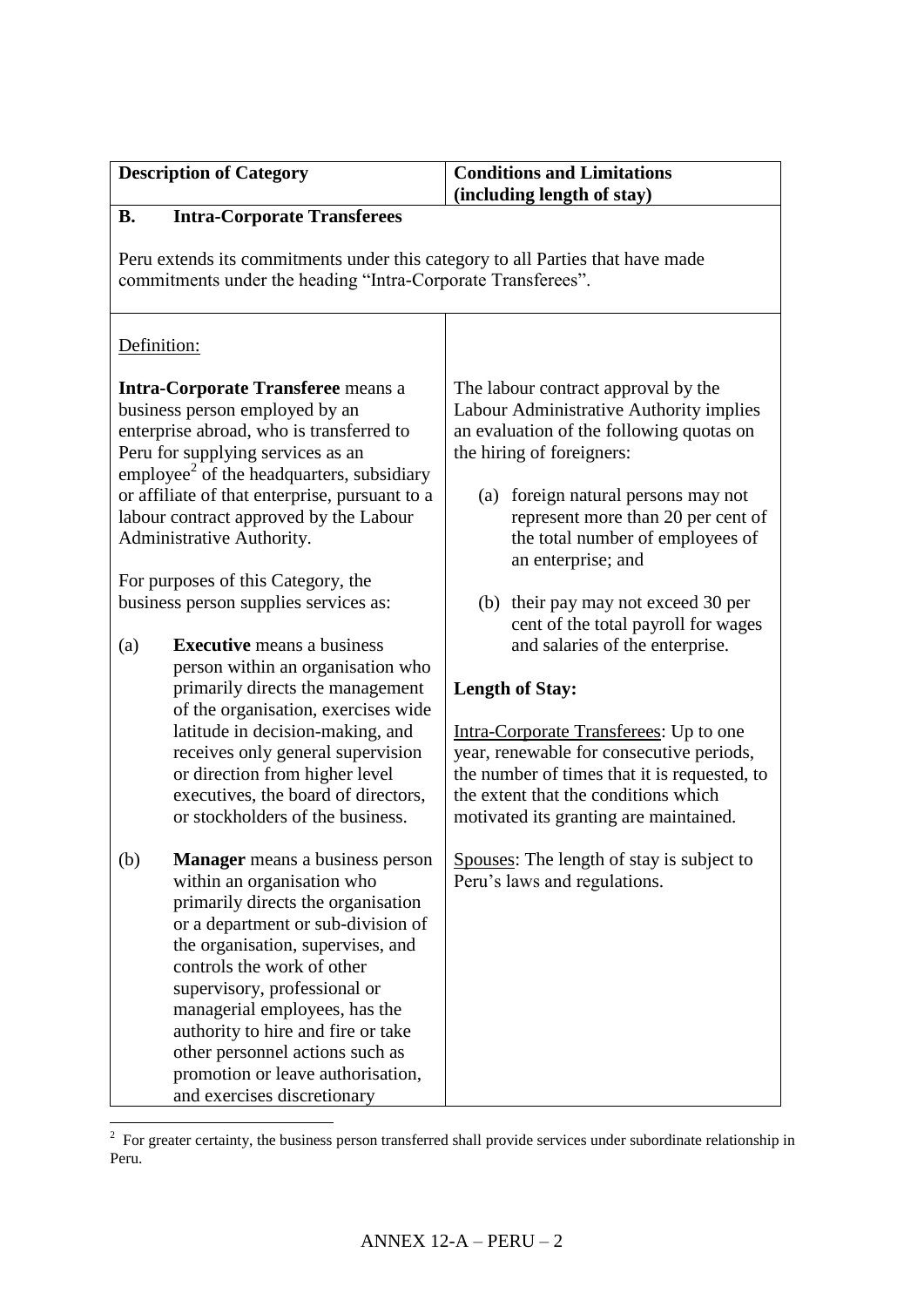| <b>Description of Category</b>                                                                                                                                                                                                                                                                                                                                                                   | <b>Conditions and Limitations</b> |
|--------------------------------------------------------------------------------------------------------------------------------------------------------------------------------------------------------------------------------------------------------------------------------------------------------------------------------------------------------------------------------------------------|-----------------------------------|
|                                                                                                                                                                                                                                                                                                                                                                                                  | (including length of stay)        |
| authority over day-to-day<br>operations.                                                                                                                                                                                                                                                                                                                                                         |                                   |
| <b>Specialist</b> means a business person<br>(c)<br>who possesses specialised<br>knowledge of the company's<br>products or services and its<br>application in international<br>markets, or an advanced level of<br>expertise or knowledge of the<br>company's processes and<br>procedures. A specialist may<br>include, but is not limited to,<br>professionals.                                 |                                   |
| In accordance with, and subject to Peru's<br>laws and regulations, a spouse of an Intra-<br>corporate transferee shall, upon<br>application, be granted temporary entry,<br>provided that the spouse follows Peru's<br>prescribed application procedures for the<br>relevant immigration formality and meets<br>all relevant eligibility requirements for<br>such temporary entry <sup>3</sup> . |                                   |

<sup>&</sup>lt;sup>3</sup> Such temporary entry does not imply an authorisation to perform the activities allowed under the Category of Intra-Corporate Transferee nor to perform remunerated activities.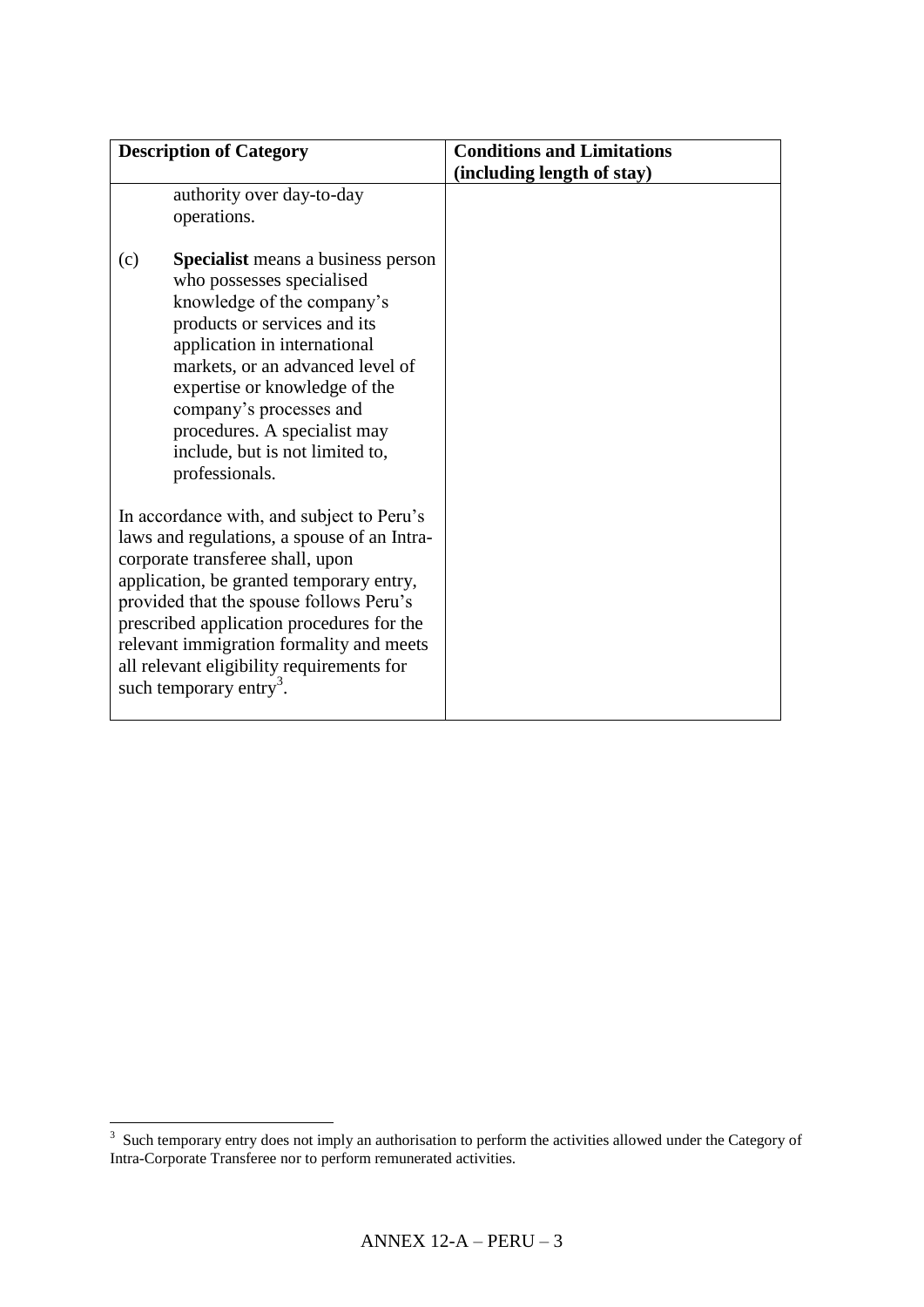| <b>Description of Category</b> | <b>Conditions and Limitations</b> |
|--------------------------------|-----------------------------------|
|                                | $\int$ (including length of stay) |
| --                             |                                   |

## **C. Investors**

Peru extends its commitments under this category to all Parties that have made commitments under the heading "Independent Executives" or "Persons Responsible for Setting up an Investment".

| Definition:                                                                                                                                                                                                                                                                                                                                                                    | <b>Length of Stay:</b>                                                                                                                                                                                                                                                          |
|--------------------------------------------------------------------------------------------------------------------------------------------------------------------------------------------------------------------------------------------------------------------------------------------------------------------------------------------------------------------------------|---------------------------------------------------------------------------------------------------------------------------------------------------------------------------------------------------------------------------------------------------------------------------------|
| <b>Investor</b> means a business person seeking<br>to establish or develop an investment in<br>Peru, to which the business person or the<br>business person's enterprise has<br>committed, or is in the process of<br>committing, a substantial amount of<br>capital, established by the immigration<br>legislation.                                                           | Investors: Up to one year, renewable for<br>consecutive periods, the number of times<br>that it is requested, to the extent that the<br>conditions which motivated its granting<br>are maintained.<br>Spouses: The length of stay is subject to<br>Peru's laws and regulations. |
| In accordance with, and subject to Peru's<br>laws and regulations, a spouse of an<br>Investor shall, upon application, be.<br>granted temporary entry, provided that the<br>spouse follows Peru's prescribed<br>application procedures for the relevant<br>immigration formality and meets all<br>relevant eligibility requirements for such<br>temporary entry <sup>4</sup> . |                                                                                                                                                                                                                                                                                 |

 4 Such temporary entry does not imply an authorisation to perform the activities allowed under the Category of Investor nor to perform remunerated activities.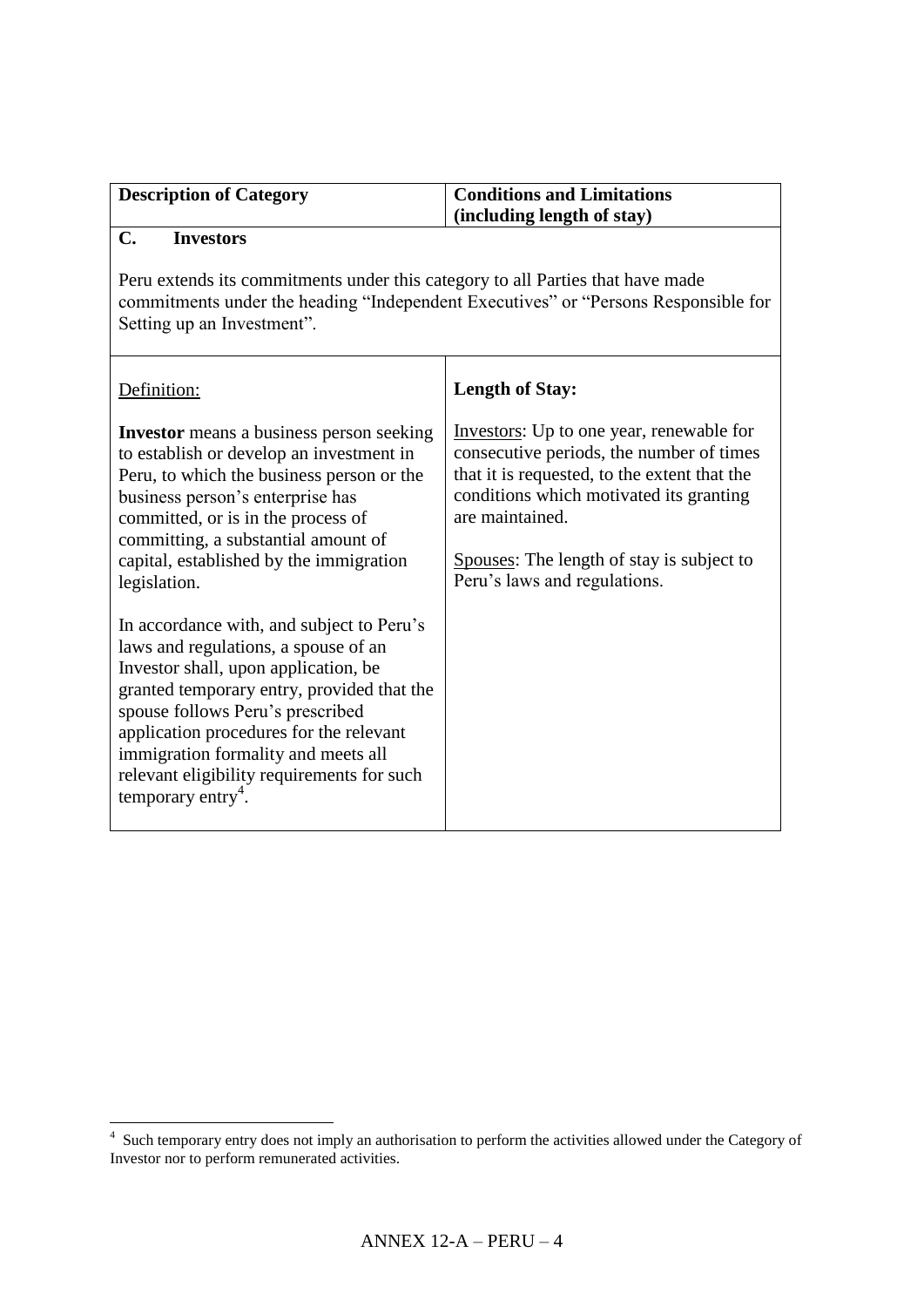| <b>Description of Category</b> | <b>Conditions and Limitations</b> |
|--------------------------------|-----------------------------------|
|                                | $\int$ (including length of stay) |

## **D. Professionals**

Peru extends its commitments under this category to all Parties that have made commitments under the heading "Contractual Service Suppliers", "Professional", "Independent Professionals", "Professionals and Technicians", "Professionals and Technician-Professionals" or "Qualified Professionals".

If a Party reserves the right to impose labour market tests, economic needs test or quantitative restrictions in a specific activity, occupation or sector of the categories listed in the previous paragraph, Peru reserves the same right for the same activity, occupation or sector under the category Professionals with respect to the business persons of the former Party.

| Definition:                                                                                                                                                                                                                       |                                                                                                                                                    | <b>Length of Stay:</b> |
|-----------------------------------------------------------------------------------------------------------------------------------------------------------------------------------------------------------------------------------|----------------------------------------------------------------------------------------------------------------------------------------------------|------------------------|
| <b>Professional</b> means a business person<br>seeking to engage, at a professional level,<br>as an independent professional or as a<br>contractual service supplier, in any<br>occupation not included in the following<br>list: |                                                                                                                                                    |                        |
| (a)                                                                                                                                                                                                                               | Occupations related to<br>Health, Education, Social<br>and Community Services;<br>and                                                              |                        |
| (b)                                                                                                                                                                                                                               | Judges, Lawyers and<br>Notaries except foreign<br>legal consultants.                                                                               |                        |
| The Professional is engaged in a specialty<br>occupation requiring:                                                                                                                                                               |                                                                                                                                                    |                        |
| (a)                                                                                                                                                                                                                               | theoretical and practical<br>application of a body of<br>specialised knowledge; and                                                                |                        |
| (b)                                                                                                                                                                                                                               | attainment of a post-<br>secondary degree, requiring<br>five years of study, or the<br>equivalent of such a degree,<br>as a minimum for entry into |                        |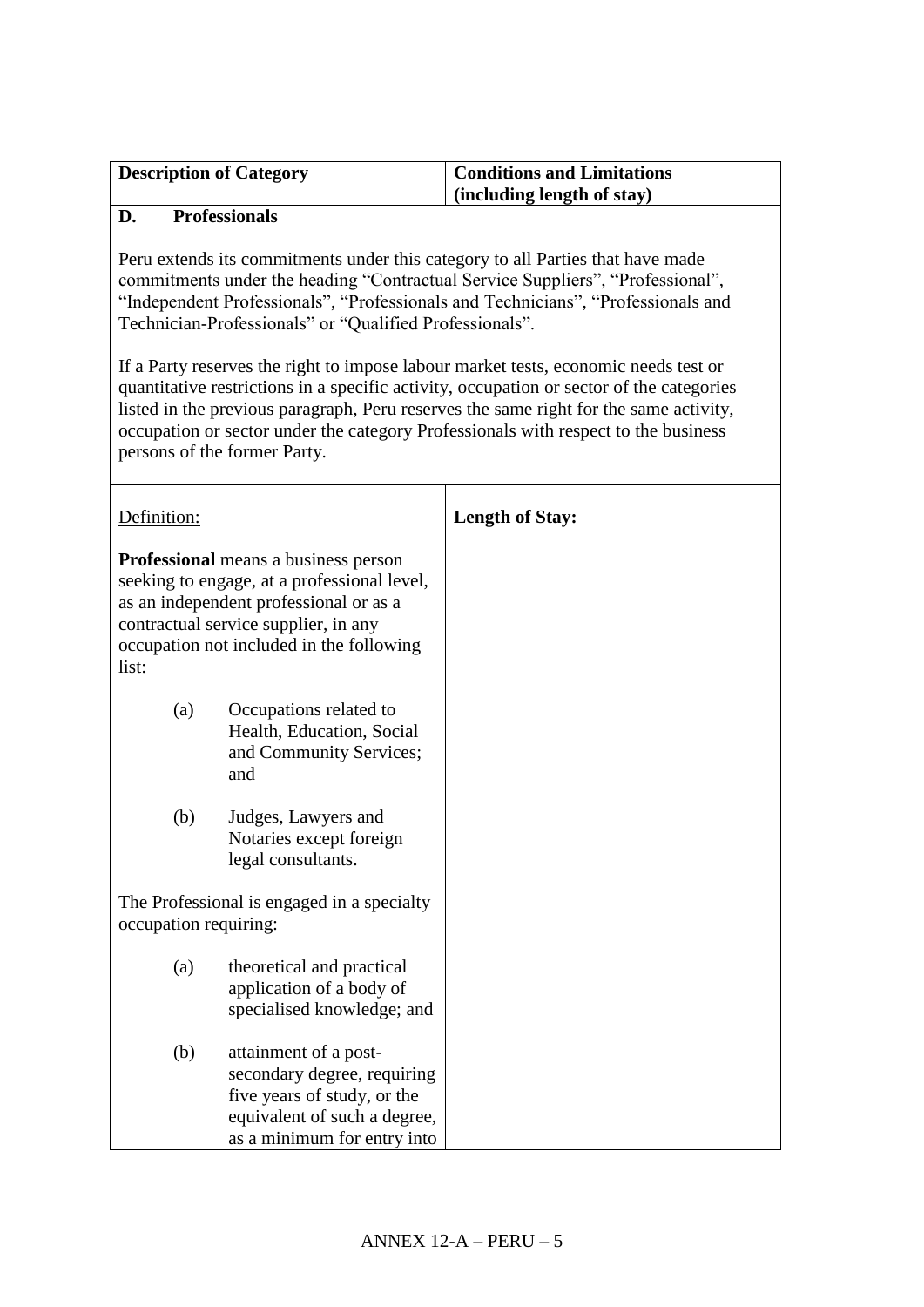| <b>Description of Category</b>                                                                                                                                                                                                                                                                           |                                                                                                                                                                                                                                                   | <b>Conditions and Limitations</b>                                                                                                    |
|----------------------------------------------------------------------------------------------------------------------------------------------------------------------------------------------------------------------------------------------------------------------------------------------------------|---------------------------------------------------------------------------------------------------------------------------------------------------------------------------------------------------------------------------------------------------|--------------------------------------------------------------------------------------------------------------------------------------|
|                                                                                                                                                                                                                                                                                                          |                                                                                                                                                                                                                                                   | (including length of stay)                                                                                                           |
|                                                                                                                                                                                                                                                                                                          | the occupation; and of the<br>appropriate educational and<br>other qualifications<br>relevant to the service to be<br>provided.                                                                                                                   |                                                                                                                                      |
|                                                                                                                                                                                                                                                                                                          | For purposes of this Category:                                                                                                                                                                                                                    |                                                                                                                                      |
| professional who:                                                                                                                                                                                                                                                                                        | <b>Independent Professional means a</b>                                                                                                                                                                                                           | Independent Professionals: up to one year,<br>renewable for consecutive periods, the<br>number of times that it is requested, to the |
| (a)                                                                                                                                                                                                                                                                                                      | is a self-employed services<br>supplier who supplies<br>services pursuant a service<br>contract with a person of<br>Peru; and                                                                                                                     | extent that the conditions which motivated<br>its granting are maintained.                                                           |
| (b)                                                                                                                                                                                                                                                                                                      | receives his incomes from a<br>person of Peru; and                                                                                                                                                                                                |                                                                                                                                      |
| <b>Contractual Service Supplier means a</b><br>professional who:                                                                                                                                                                                                                                         |                                                                                                                                                                                                                                                   | Contractual Service Suppliers: up to 90<br>days, renewable for one year.                                                             |
| (a)                                                                                                                                                                                                                                                                                                      | is engaged in the supply of<br>a contracted service as an<br>employee of a juridical<br>person that has no<br>commercial presence in<br>Peru, where the juridical<br>person obtains a service<br>contract from a juridical<br>person of Peru; and |                                                                                                                                      |
| (b)                                                                                                                                                                                                                                                                                                      | is required to receive no<br>remuneration from a<br>juridical person located in<br>Peru.                                                                                                                                                          |                                                                                                                                      |
| For greater certainty, contractual service<br>supplier includes a business person who is<br>an installer or servicer of machinery or<br>equipment, where such installation or<br>servicing by the supplying company is a<br>condition of purchase of the said<br>machinery or equipment. An installer or |                                                                                                                                                                                                                                                   |                                                                                                                                      |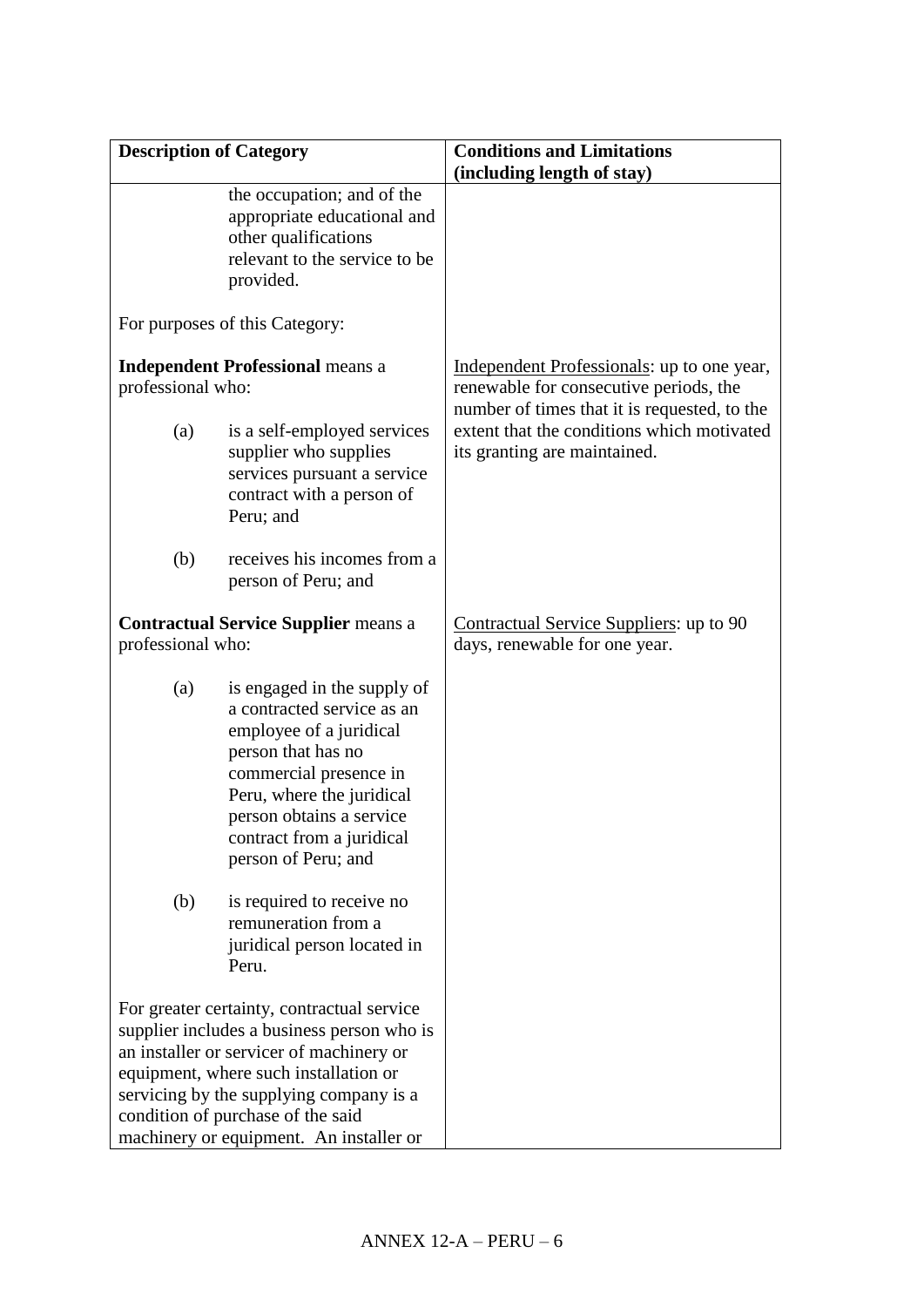| <b>Description of Category</b>                                                                                             | <b>Conditions and Limitations</b><br>(including length of stay) |
|----------------------------------------------------------------------------------------------------------------------------|-----------------------------------------------------------------|
| servicer cannot perform services which<br>are not related to the service activity<br>which is the subject of the contract. |                                                                 |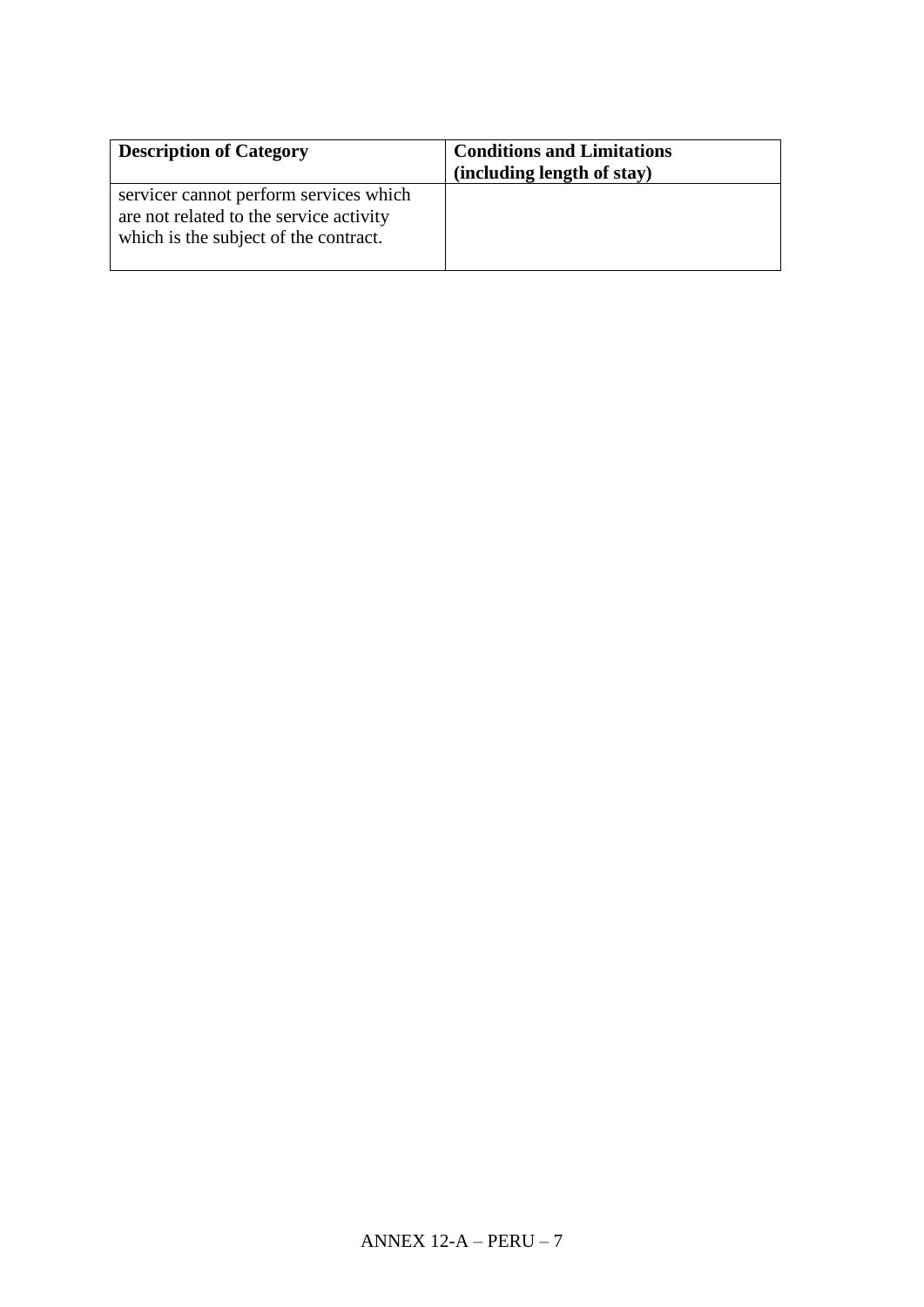| <b>Description of Category</b> | <b>Conditions and Limitations</b> |
|--------------------------------|-----------------------------------|
|                                | $\int$ (including length of stay) |

## **E. Technicians**

Peru extends its commitments under this category to all Parties that have made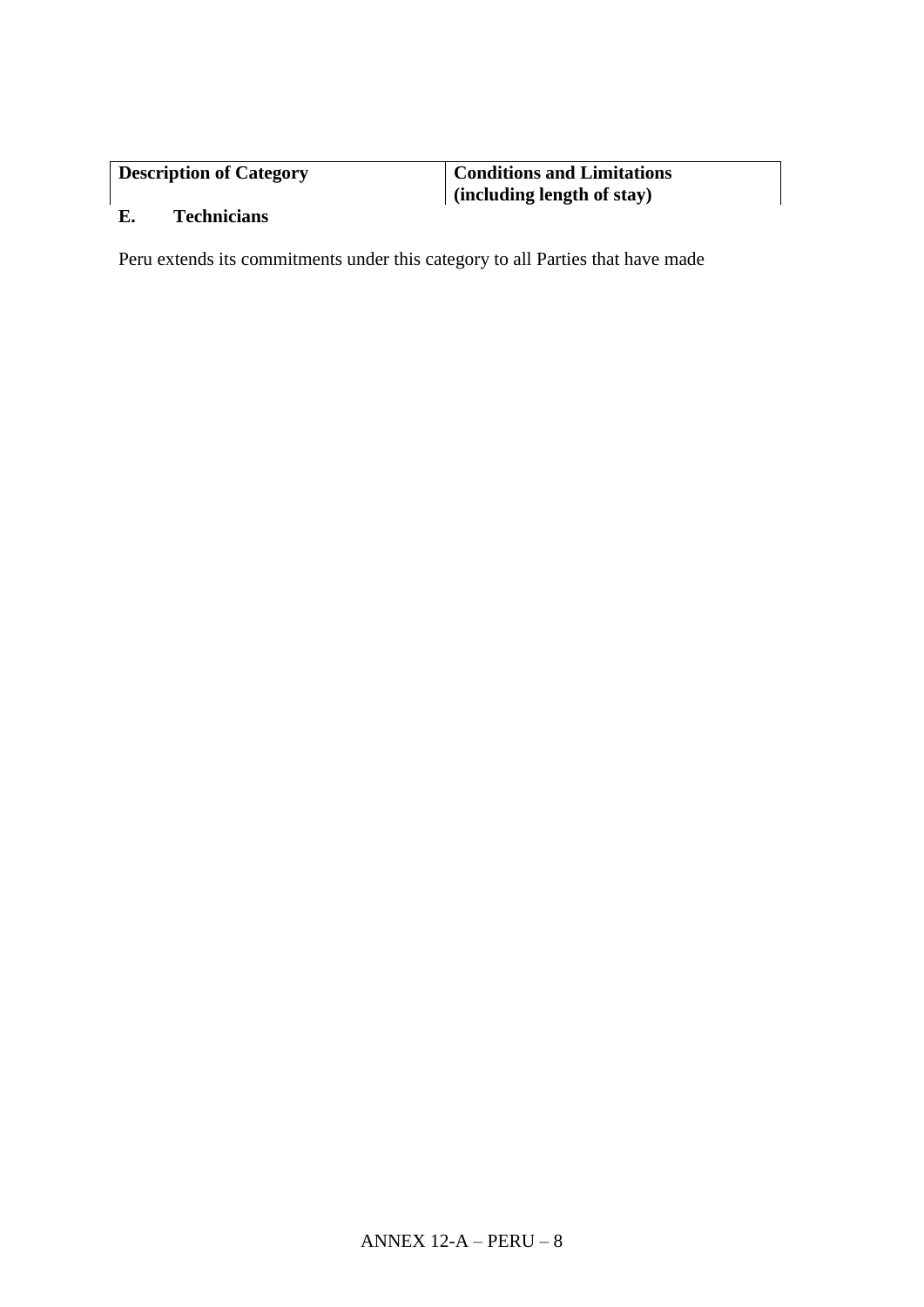| <b>Description of Category</b> |                                                 | <b>Conditions and Limitations</b> |
|--------------------------------|-------------------------------------------------|-----------------------------------|
|                                |                                                 | (including length of stay)        |
|                                | Processing; Plastic and                         |                                   |
|                                | <b>Rubber Products</b>                          |                                   |
|                                | Manufacturing; Forest                           |                                   |
|                                | Products Processing;                            |                                   |
|                                | Textile Processing;                             |                                   |
|                                |                                                 |                                   |
| (e)                            | Contractors and                                 |                                   |
|                                | Supervisors in the                              |                                   |
|                                | following: Electrical                           |                                   |
|                                | Trades and                                      |                                   |
|                                | Telecommunications                              |                                   |
|                                | <b>Occupations</b> ; Pipefitting                |                                   |
|                                | Trades; Metal Forming,                          |                                   |
|                                | Shaping and Erecting                            |                                   |
|                                | Trades; Carpentry Trades;                       |                                   |
|                                | Mechanic Trades; Heavy                          |                                   |
|                                | <b>Construction Equipment</b>                   |                                   |
|                                | Crews; Mining and                               |                                   |
|                                | <b>Extraction Equipment</b><br>Personnel; Other |                                   |
|                                | <b>Construction Trades,</b>                     |                                   |
|                                | Installers, Repairers and                       |                                   |
|                                | Servicers;                                      |                                   |
|                                |                                                 |                                   |
| (f)                            | Electricians;                                   |                                   |
|                                |                                                 |                                   |
| (g)                            | Plumbers;                                       |                                   |
|                                |                                                 |                                   |
| (h)                            | <b>Industrial Instrument</b>                    |                                   |
|                                | Technicians and                                 |                                   |
|                                | Mechanics;                                      |                                   |
| (i)                            | Aircraft Instrument,                            |                                   |
|                                | Electrical, and Avionics                        |                                   |
|                                | Mechanics, Technicians,                         |                                   |
|                                | and Inspectors;                                 |                                   |
|                                |                                                 |                                   |
| (j)                            | Oil and Gas Well Drillers,                      |                                   |
|                                | Servicers and Testers;                          |                                   |
|                                |                                                 |                                   |
| (k)                            | Graphic Designers and                           |                                   |
|                                | Illustrators;                                   |                                   |
|                                |                                                 |                                   |
| $\left( \mathbf{l}\right)$     | Interior Designers;                             |                                   |
|                                |                                                 |                                   |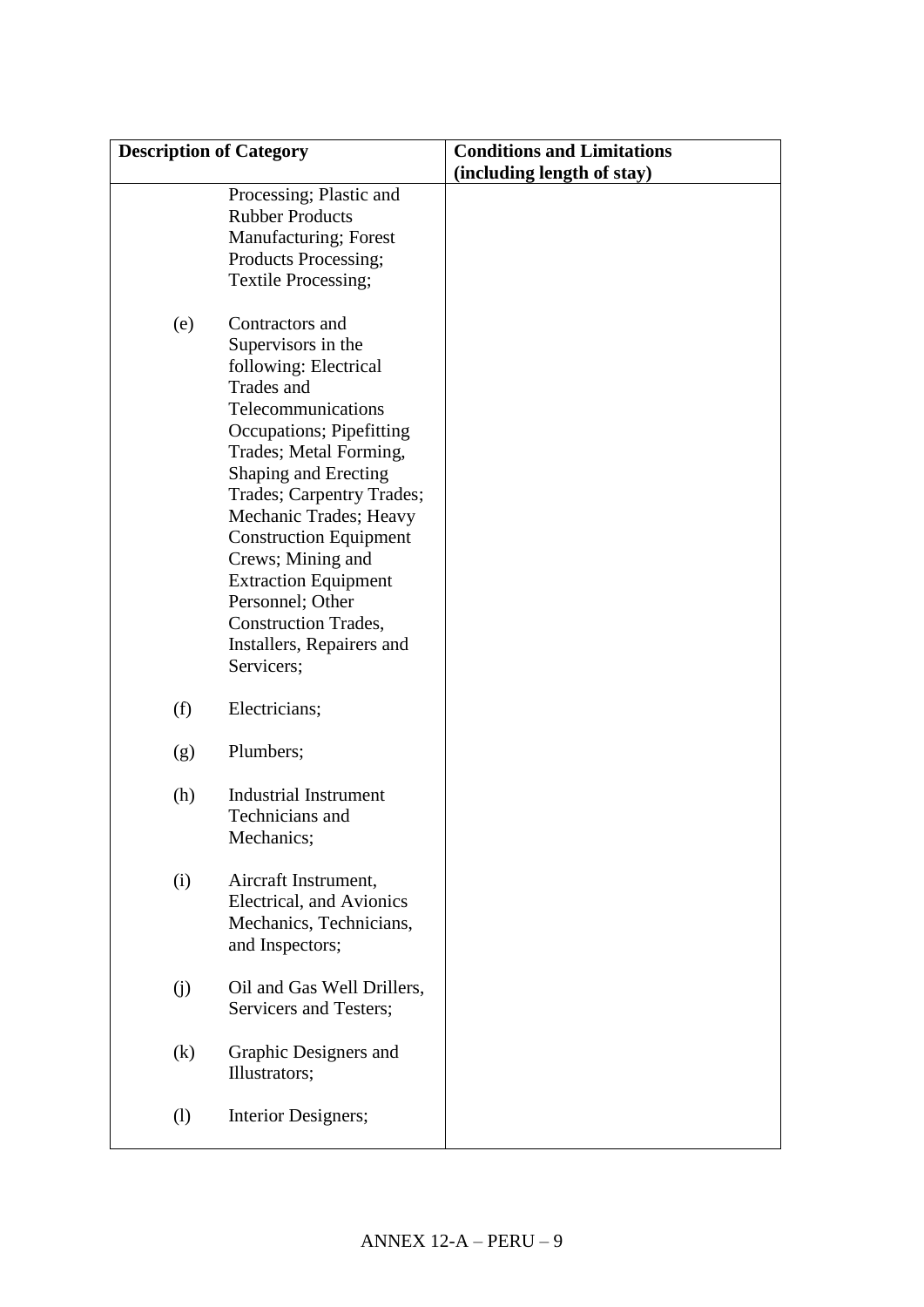| <b>Description of Category</b>        |                                                                                                                                                                                                                                                                                                                          | <b>Conditions and Limitations</b>        |
|---------------------------------------|--------------------------------------------------------------------------------------------------------------------------------------------------------------------------------------------------------------------------------------------------------------------------------------------------------------------------|------------------------------------------|
|                                       |                                                                                                                                                                                                                                                                                                                          | (including length of stay)               |
| (m)                                   | Chefs;                                                                                                                                                                                                                                                                                                                   |                                          |
| (n)                                   | Computer and Information<br><b>Systems Technicians;</b>                                                                                                                                                                                                                                                                  |                                          |
| (0)                                   | <b>Industrial Designers;</b>                                                                                                                                                                                                                                                                                             |                                          |
| (p)                                   | Drafting Technologists and<br>Technicians;                                                                                                                                                                                                                                                                               |                                          |
| (q)                                   | Land Survey Technologists<br>and Technicians;                                                                                                                                                                                                                                                                            |                                          |
| (r)                                   | Technical occupations in<br>Geomatics and<br>Meteorology;                                                                                                                                                                                                                                                                |                                          |
| (s)                                   | Architectural Technologists<br>and Technicians;                                                                                                                                                                                                                                                                          |                                          |
| (t)                                   | <b>International Purchasing</b><br>and Selling Agents.                                                                                                                                                                                                                                                                   |                                          |
| occupation requiring:                 | The Technician is engaged in a specialty                                                                                                                                                                                                                                                                                 |                                          |
| (a)                                   | theoretical and practical<br>application of a body of<br>specialised knowledge; and                                                                                                                                                                                                                                      |                                          |
| (b)                                   | attainment of a post-<br>secondary degree, requiring<br>three years of study, or the<br>equivalent of such a degree,<br>as a minimum for entry into<br>the occupation; and of the<br>appropriate educational and<br>other qualifications<br>relevant to the service to be<br>provided.<br>For purposes of this Category: |                                          |
| <b>Independent Technician means a</b> |                                                                                                                                                                                                                                                                                                                          | Independent Technicians: up to one year, |
| technician who:                       |                                                                                                                                                                                                                                                                                                                          | renewable for consecutive periods, the   |